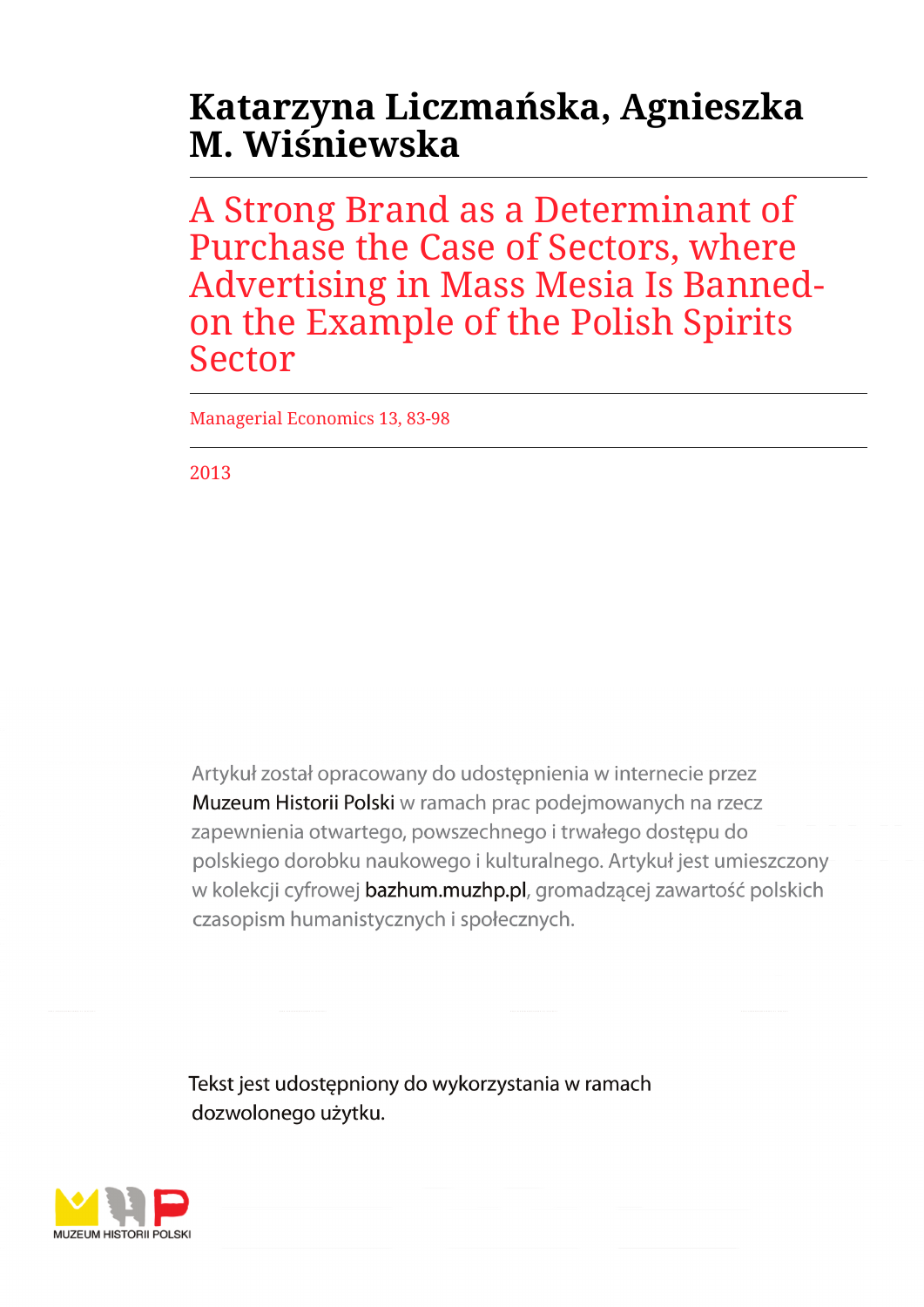Katarzyna Liczmańska\*, Agnieszka M. Wiśniewska\*\*

# **A Strong Brand as a Determinant of Purchase the Case of Sectors, where Advertising in Mass Media Is Banned – on the Example of the Polish Spirits Sector**

### **1. Introduction**

In order to achieve success a company must continually search for development opportunities, respond to change with new or improved products, technologies, and marketing activities to achieve a competitive advantage over other participants on the market [3, 170].

Marketing departments compete to find innovative products as well as interesting means and channels of communication to gain and retain clients. The clients' contentment and satisfaction lead to repeat purchase and even recommendations, which in turn is an affirmation of the company's right of existence. Regular purchase loyalty contributes to an increase in market share, while positive attitudes accompanying loyalty allow companies to raise prices [2, 82]. Eventually all the above result in the company's profit.

A powerful tool combining rationally evaluated functional values based on results and facts with emotional values which are subject to affective evaluation is a strong brand [5, 20]. A brand gives identity to a product defined in the last century by Ph. Kotler as anything offered to potential buyers to satisfy their needs or desires. A brand also distinguishes the product from its competitors. A brand helps avoid using prices as an instrument of competition, this usually means a decrease in company sales if its competitors offer a similar price. A company with strong brands ensures itself a better competing position, higher profit margins [7, 25–26], loyal customers [10, 45], as well as a larger support from sales intermediaries [10, 49].

<sup>\*</sup> Nicolaus Copernicus University, Faculty of Economic Sciences and Management, The Department of Enterprise Management.

<sup>\*\*</sup> University of Promotion, Warsaw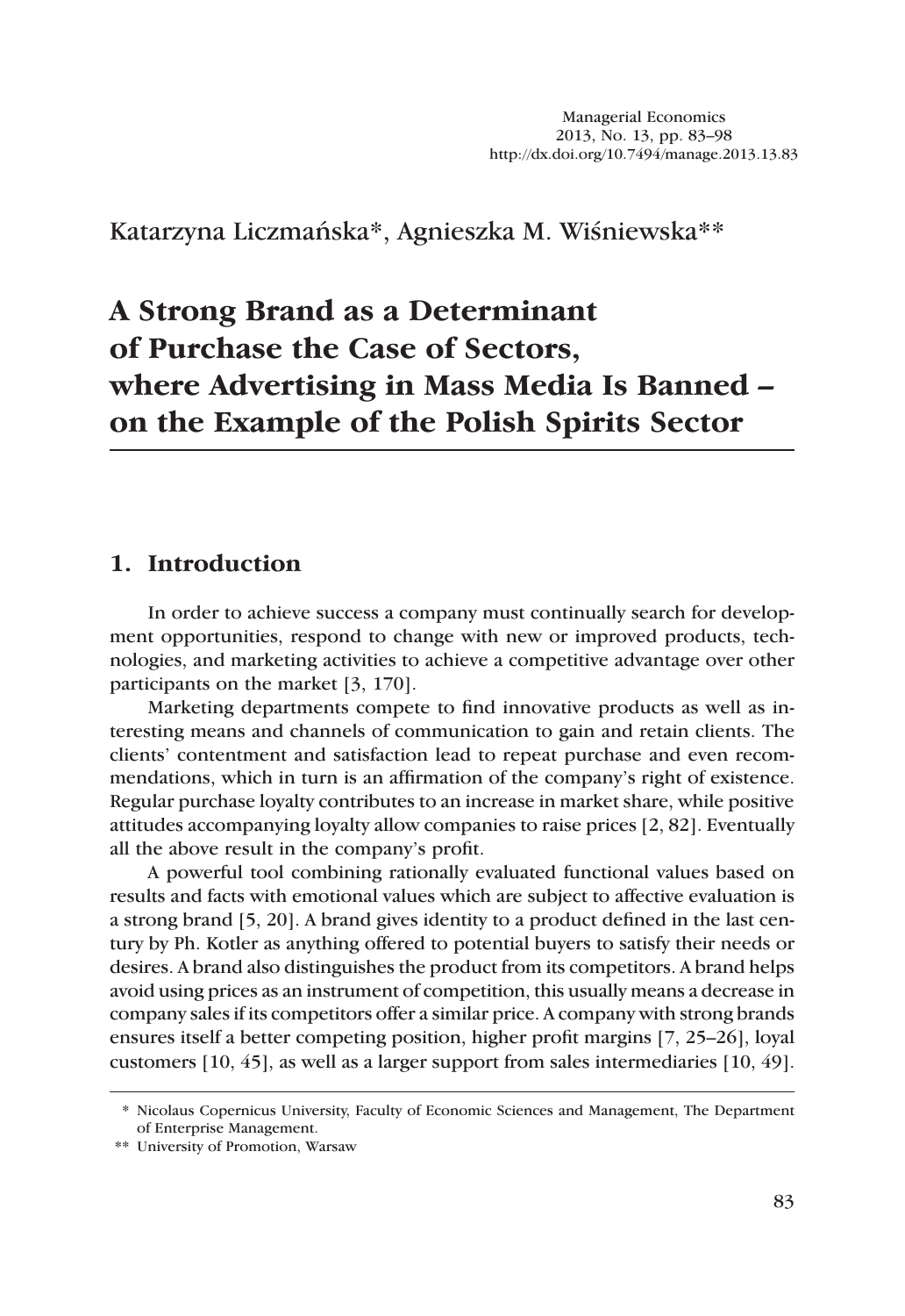A brand is a constant element identifying the producer with the product [8, 65]. As it is a complex entity, it comprises a combination of functional and emotional values desired and sought for by the customer [14, 340]. It is a composition of numerous elements containing intensified messages which aim to distinguish one commodity or product from all other competing products [16, 87].

The authors' thesis is that a strong brand is the key determinant of market success in the Polish spirits sector. What's interesting is the fact that advertising plays a major role in the building and promotion of brands, while advertising in mass media is completely banned in the spirits sector. The main law banning advertising in this sector is the Act on Alcohol Abuse and Alcoholism Prevention of 26 October 19821 . Considering the above, communication with customers poses a challenge and alcohol producers have a difficult task of attracting customers to their products, especially to the new ones.

The main beverage in the spirits category is plain vodka, where the contents of each bottle can be brought down to grain alcohol and water. Despite the differences in recipes and production technologies, customers may be of the opinion that these products are in fact one and the same and only differ slightly in taste. In this situation the producer has to reach the potential customers informing them about the quality of the offer and persuade the customers to consider that particular product as unique and make them buy it [15, 182–185].

Advertising restrictions impede communication with the customer on a large scale. Budgets are shifted from ATL class media (Above-The-Line; media such as television, radio, press, cinema, outdoor, internet) to selected promotional BTL forms (Below-The-Line; forms such as sales promotion, merchandising etc). Presenting a new product and building brand awareness requires the use of mass media tools and that is why limited use of advertising reduces the number of new brands being launched on the market. Difficulties in creating new strong brands forces alcohol producers to focus on the strength and value of the brands, or on the already existing brands which, from the customer's point of view act as a guarantee of quality of the product and of the production process. Thus the second thesis which logically complements the presented theses model is that, despite the legal restrictions in advertising and promotion it is possible to act in support of the strength of spirits brands. A strong brand shall be understood as a brand with a relatively high brand awareness [11, 380], appreciated by buyers [3, 7], having a strong position on the market [8, 67].

#### **2. A background of marketing activities in the spirits sector**

In Poland in the 80's there was no clear distinction between vodka brands. Each Polmos<sup>2</sup> could produce all the brands existing on the market. Therefore the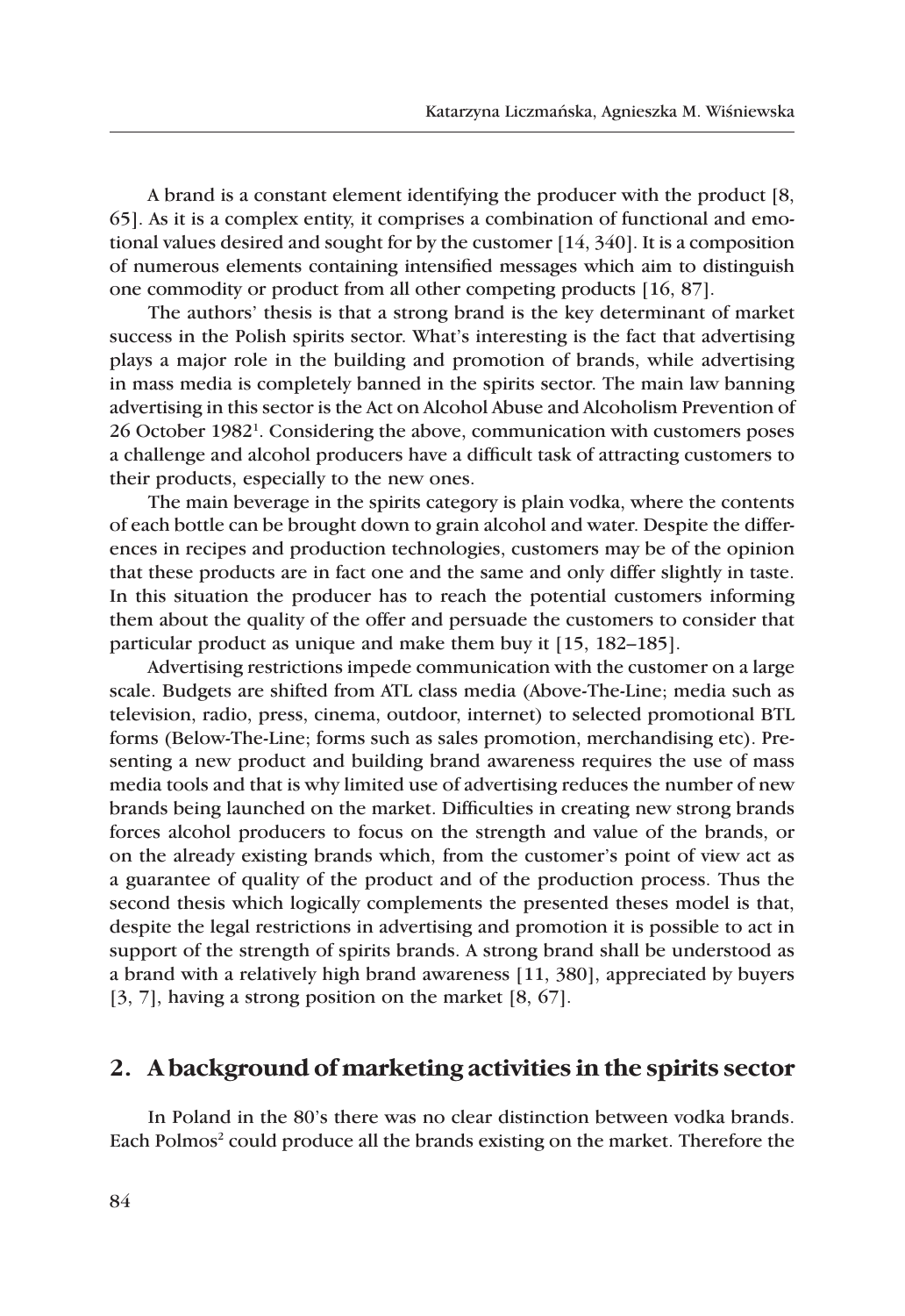brand of a product was not connected with the producer. It was more connected with a particular recipe, carrying information about the kind of vodka produced under a label. It did not guarantee quality which differed depending on the producer. This resulted in the brands being neglected and underinvested. None of the producers saw any point in investing in products which were not owned by anybody. That is why the only existing brands were the widely available ones which were produced everywhere, like Żytnia, Stołowa, Lajkonik. There were no marketing or promotional activities, nobody took care of distribution, positioning or invested in vodka brands. Shops lacked products; everything would sell so there were absolutely no competition strategies.

The economical transformation that took place in Poland after 1989 gradually changed the market from an imbalance defined as pull, where demand was higher than supply, to a push type imbalance in which producers have to fight to gain clients. Following the division of the market and rights to the trademarks and respective alcohol brands producers started to compete in building their products' brands, especially with emerging foreign brands which were then supported by intensive advertising campaigns. Due to an increased number of covert or indirect advertising of alcoholic beverages the Act on Alcohol Abuse and Alcoholism Prevention was amended in 2001. Advertisement of alcoholic beverages was redefined and a differentiation was made between an advertisement and information used for commercial purposes. The amendment of the Act of 27 April 2001 states that advertising and the promotion of products and services is forbidden if the name, trademark, graphic shape or Some brands disappeared from the market, while others with adequate care and investment of their new owners have survived until today and have taken over much of the market share, like: Luksusowa, Wyborowa, Krakus. Initially until 2001 (in spite of the Act on Alcohol Abuse and Alcoholism Prevention of 26 October 1982) it was possible to use various forms of marketing communication. Exploiting loopholes in the law alcohol was promoted in media such as the TV, radio, the press and billboards.

That moment was exploited by the Bols Vodka producer. The company presented an advertising spot full of sport, pleasure and fun. Blue water in the background, happy young people having fun on the Bols boat (with the Bols logo on its sails). In order to go round the rules Bols used an allusion in its advertising campaign. The word 'vodka' did not appear even once, but the phrase 'the Bols boat' did. The trick is that in Polish the two words rhyme and sound similar (wódka- łódka). This in fact suggests a certain interpretation to the viewer. The advertising spot described above is a perfect example of an indirect advertisement of an alcoholic beverage achieved through the use of an ambiguous phrase and a play on words which both suggest unambiguous associations. The rise in sales in the following years was substantial and sales remained high even after the ban on such advertising was introduced [6, 4–5].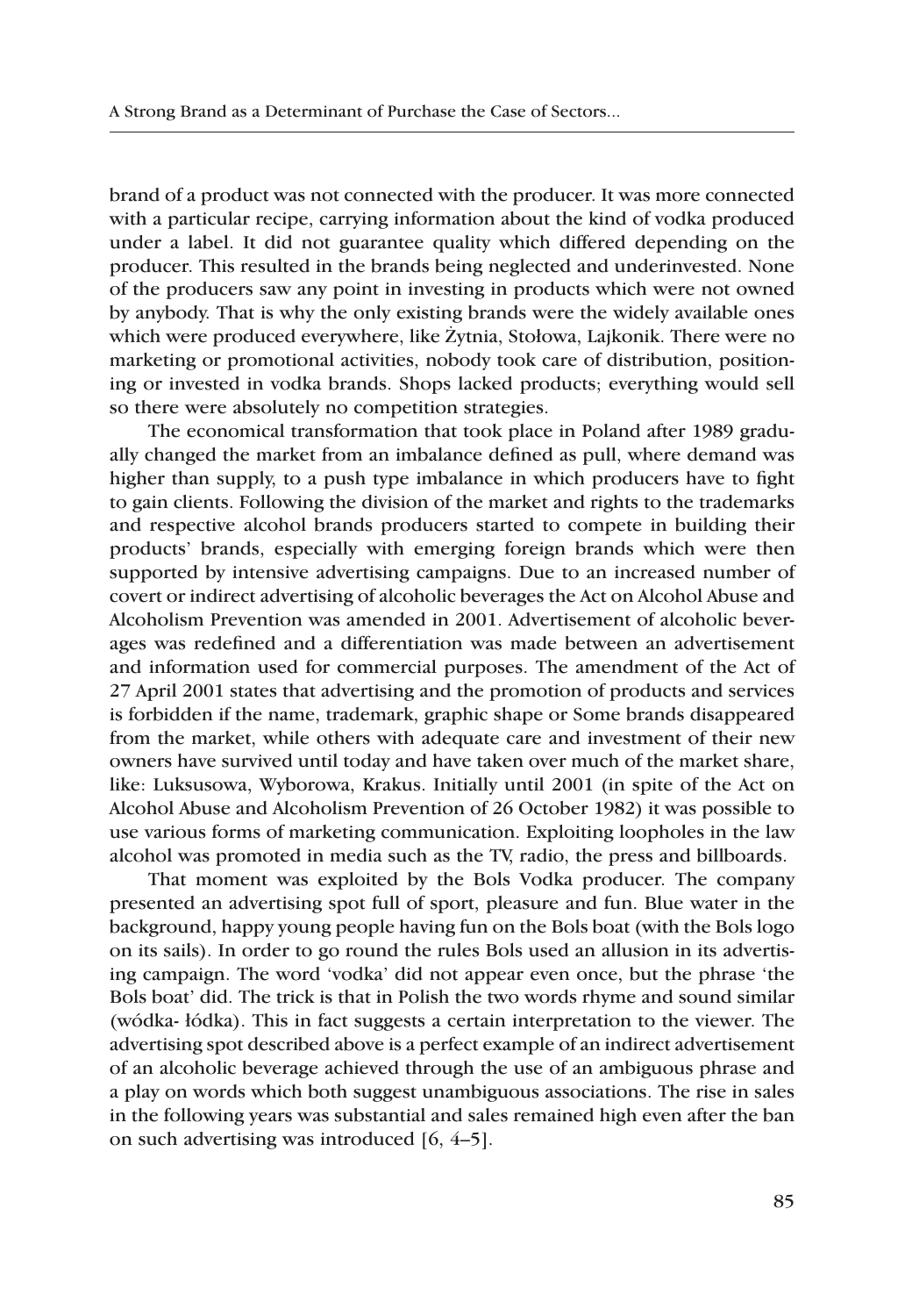Bearing in mind the changes taking place on the market and the introduction of legal restrictions it is worth having a closer look at an analysis of brand popularity based on consumer declarations in the years 1998, when marketing activities were permitted (Figure 1) and 2008 when the complete ban on advertising in the press was in full force (Figure 2).



**Figure 1.** Spontaneous awareness of vodka brands in 1998 Source: SMG/KRC, 1998

In 1998, as has been mentioned before, the main vodka brands were produced by different companies owned by the State as part of Polmos. There were also some foreign brands present on the market at that time. The top vodkas ranked according to popularity are: Wyborowa, Smirnoff, Extra Żytnia, Luksusowa, Premium, Absolwent, Bols, Chopin, Polonaise, Lodowa. In later years there were some significant changes in ownership in the spirits sector. Brands were divided amongst the particular Polmos producers and due to the emerging competition the new sole owners began to pay more attention to their products. The situation in 2010 is shown in Figure 2.

Analyzing the situation in the vodka sector ten years later it may be noticed that some brands, such as Extra Żytnia, Premium, Lodowa, Wódka Czysta have disappeared. Brands remaining at the top of the current awareness and popularity rankings belong to large concerns, the biggest producers in the sector conducting extensive marketing activities and having enormous promotion budgets. The charts presented above also show that consumers have good vodka brand awareness. When questioned they were able to pin point their favorites. It is also clear that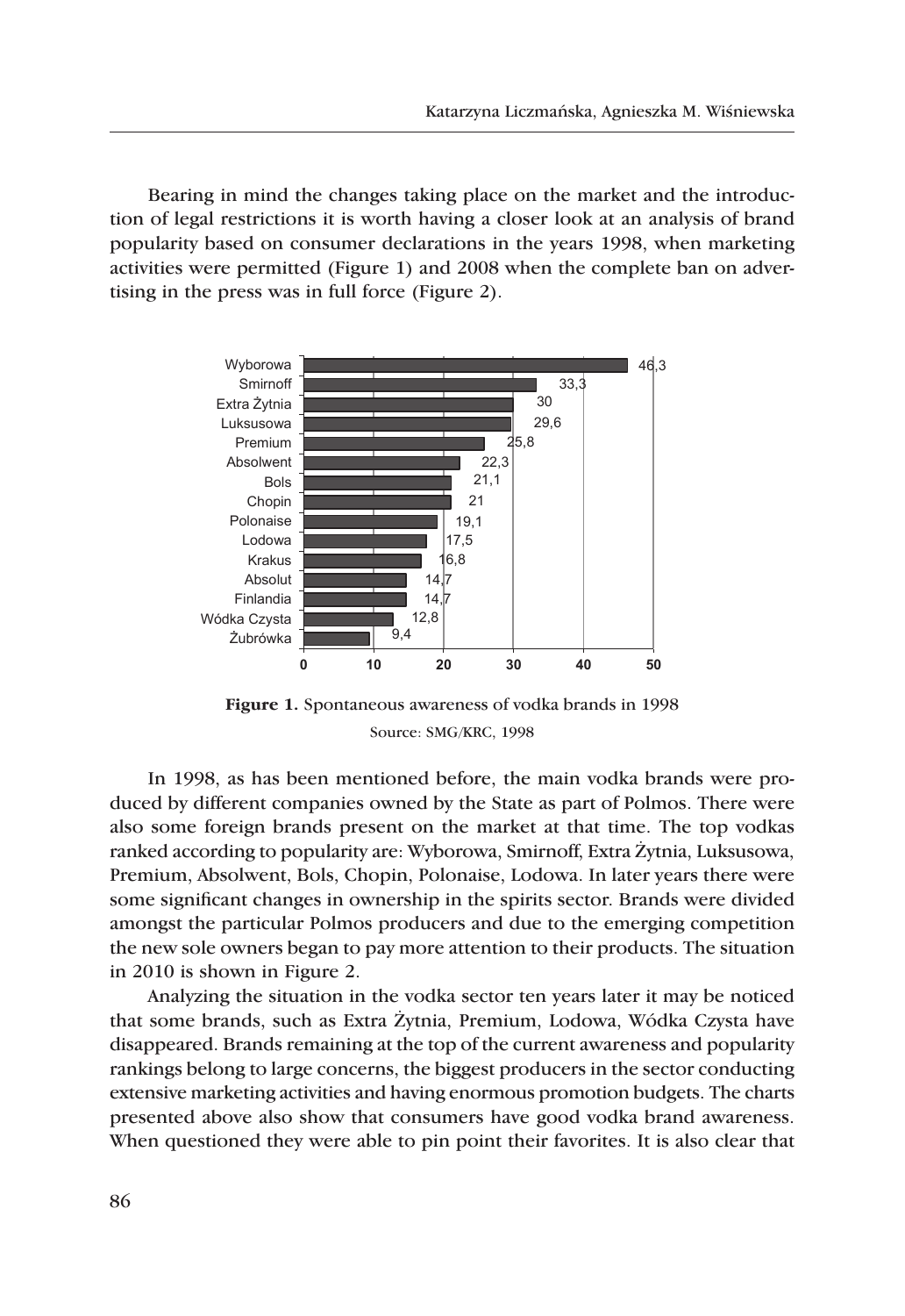consumer preferences and their brand awareness have changed over the years. Some brands are gaining popularity while others are losing it. The most popular brands with consumers are at the same time the best selling ones. Changes in the top ranking places are probably caused by creativity in marketing communication on the one hand, and the ability to take advantage of loopholes in the law and promote a brand on the other hand.



**Figure 2.** Spontaneous awareness of vodka brands in 2010 Source: SMG/KRC, 2010

## **3. Methodology**

The authors' thesis is that a strong brand is the key determinant of market success in the spirits sector and that building strong product brands is possible even in sectors in which mass media advertising is prohibited or for some reason cannot be used. The authors decided to find out what the factors affecting a client's choice are on the spirits market. To discover whether, in spite of legal restrictions the producers are trying to build and create strong brands and how these actions influence clients' decisions and perception of product brands. In conclusion the authors propose a conceptual model for building a strong brand through exploiting the key determining factors in purchasing where advertising is banned.

The paper presents results of two complementary studies. The first study was carried out by means of personal interviews on a trial group of 1501 individual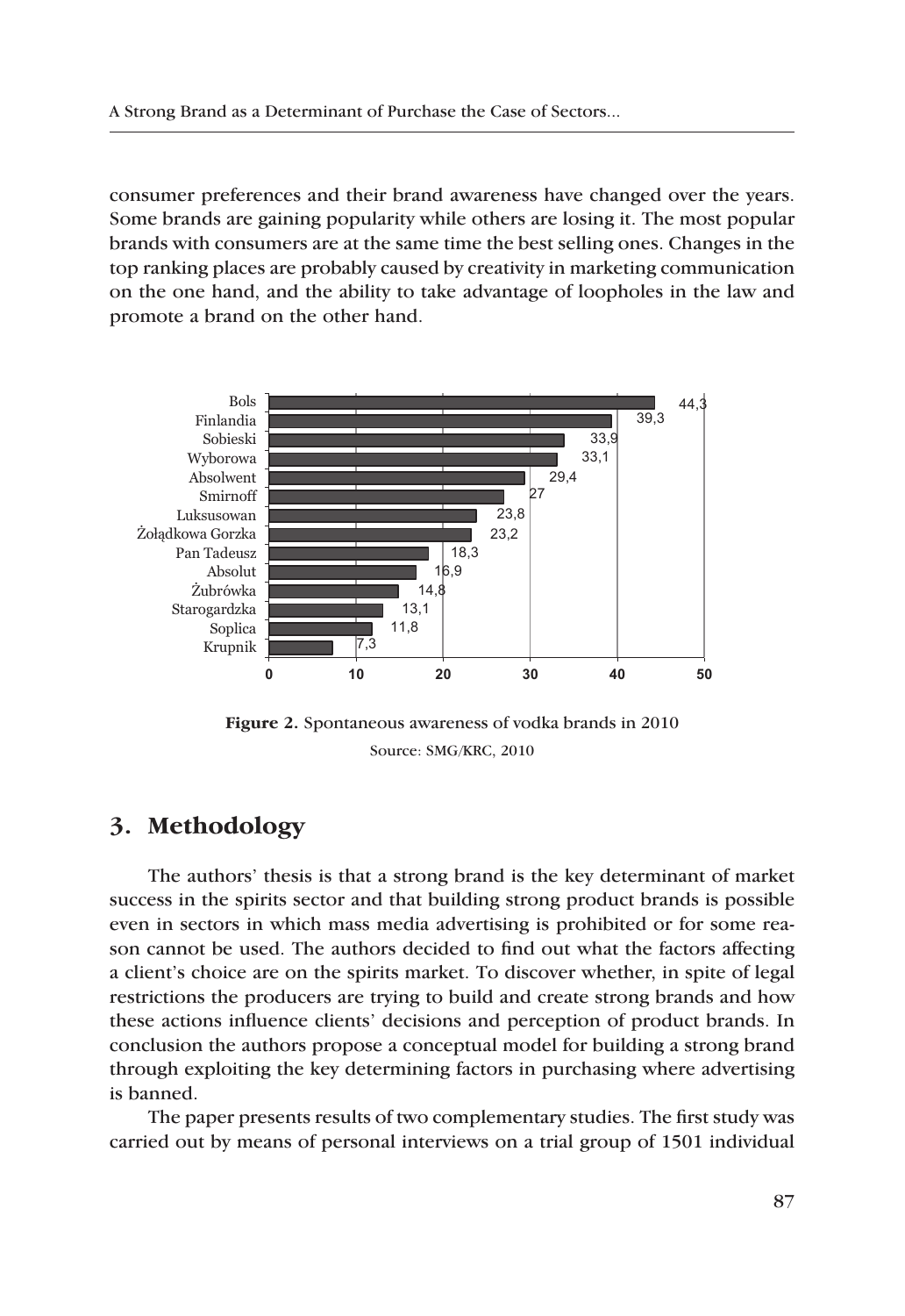respondents in 2007 in Poland. The second study was carried out using personal or Internet questionnaires on a trial group of 16 companies producing or importing spirits. The companies offer the best known and the most significant alcohol brands having 95.95% of the market share.

The analyses of the results made it possible to determine that a strong brand is not only the key asset in the spirits sector (in a situation where advertising is banned), but is also the determining factor in the clients' purchasing decision.

#### **4. Key decision elements in vodka purchase**

The process of purchasing vodka is similar to the purchase of other consumer goods the only problem being an impeded communication between the brand owner and the consumer. Figure 3 shows elements which decide in the process of selecting a brand by the consumer.



**Figure 3.** Key decision elements in the process of spirits purchase Source: K. Liczmańska, own research, personal interview, 2007, N= 1501 individual respondents

Respondents first mention a strong brand and the exposition of a product, which in fact aids awareness and recollection of a brand  $[23, 214]$  – 87.5% for each option. In the analyzed sector it is, therefore the ability to build a strong brand and maintain it that plays a key role. Looking At responses supplied by consumers it is impossible not to notice how great the influence of vodka producers and their marketing activities is on the preferences and purchase decisions of consumers.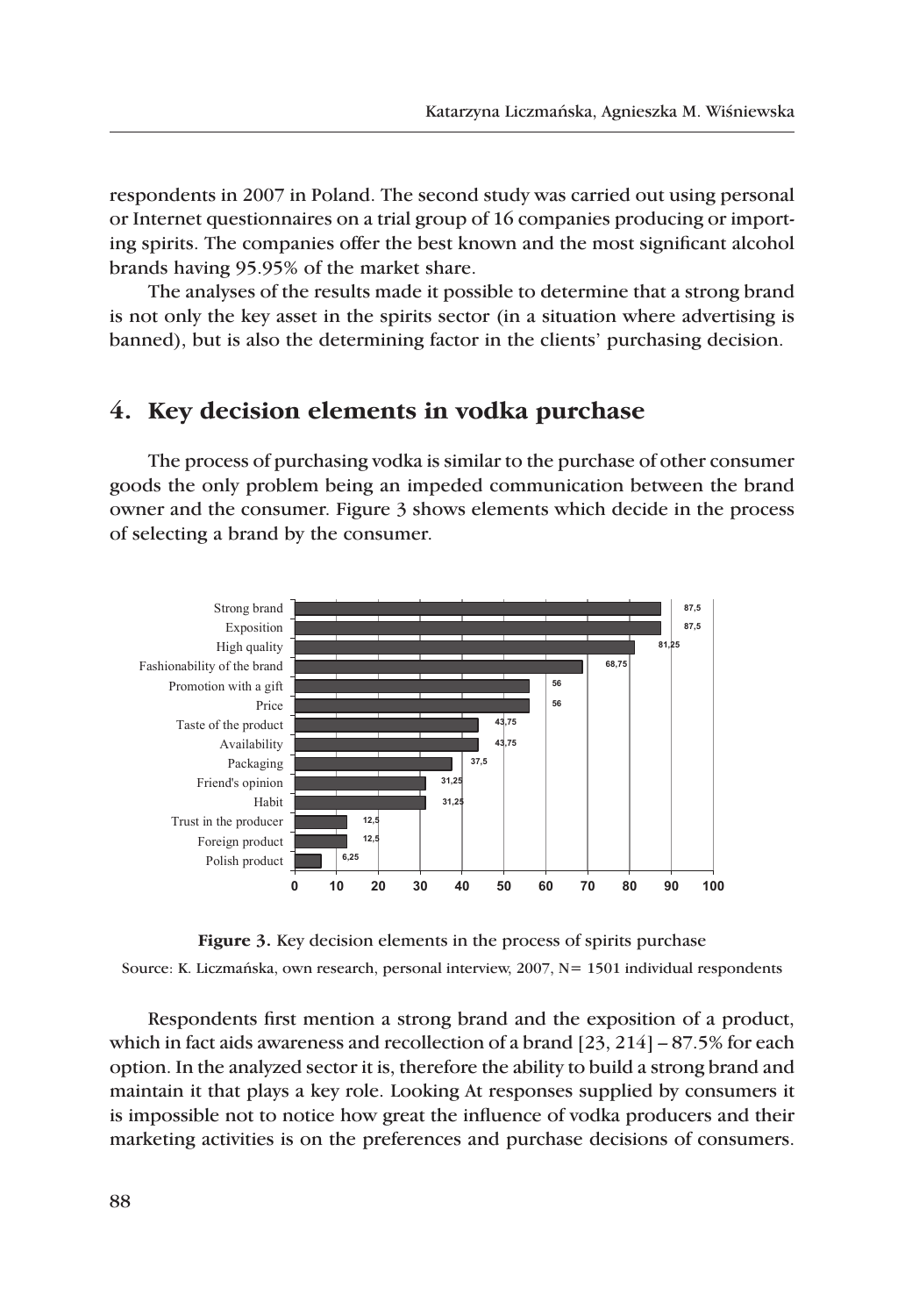The third most common indication with 81.25% is the quality of the product. The question is how well consumers can tell the difference in quality of the products. Have they tested and compared different brands, or do they subconsciously trust a brand which guaranteed the quality [18, 45]. In the fourth place (68.75% indications) we have the factor of how fashionable a brand is. This factor is the effect of a high brand awareness and acceptability combined with a positive image. Consumers also find promotion and an adequate price important (56% indications each). The taste and availability of the product both got 43.75% of indications.

It is worth noticing that when building a strong brand one should consider the various senses involved in the evaluation of a product's quality, that is to say in the evaluation of its uniqueness. Taste remains an important element [17, 68]. While the product's country of origin, producer, as well as trust in the producer seem to be the least important factors. The consumer preferably chooses a brand without paying any attention to its country of origin or producer. This gives ground to abandon the hypothesis of a conscious ethnocentrism among Polish vodka consumers (the subject requires separate research). Figure  $4$  shows the strong brand in a set of purchase decisions determinants in sectors where media advertising is banned.



**Figure 4.** A strong brand in the set of purchase decision determinants in sectors, where media advertising is banned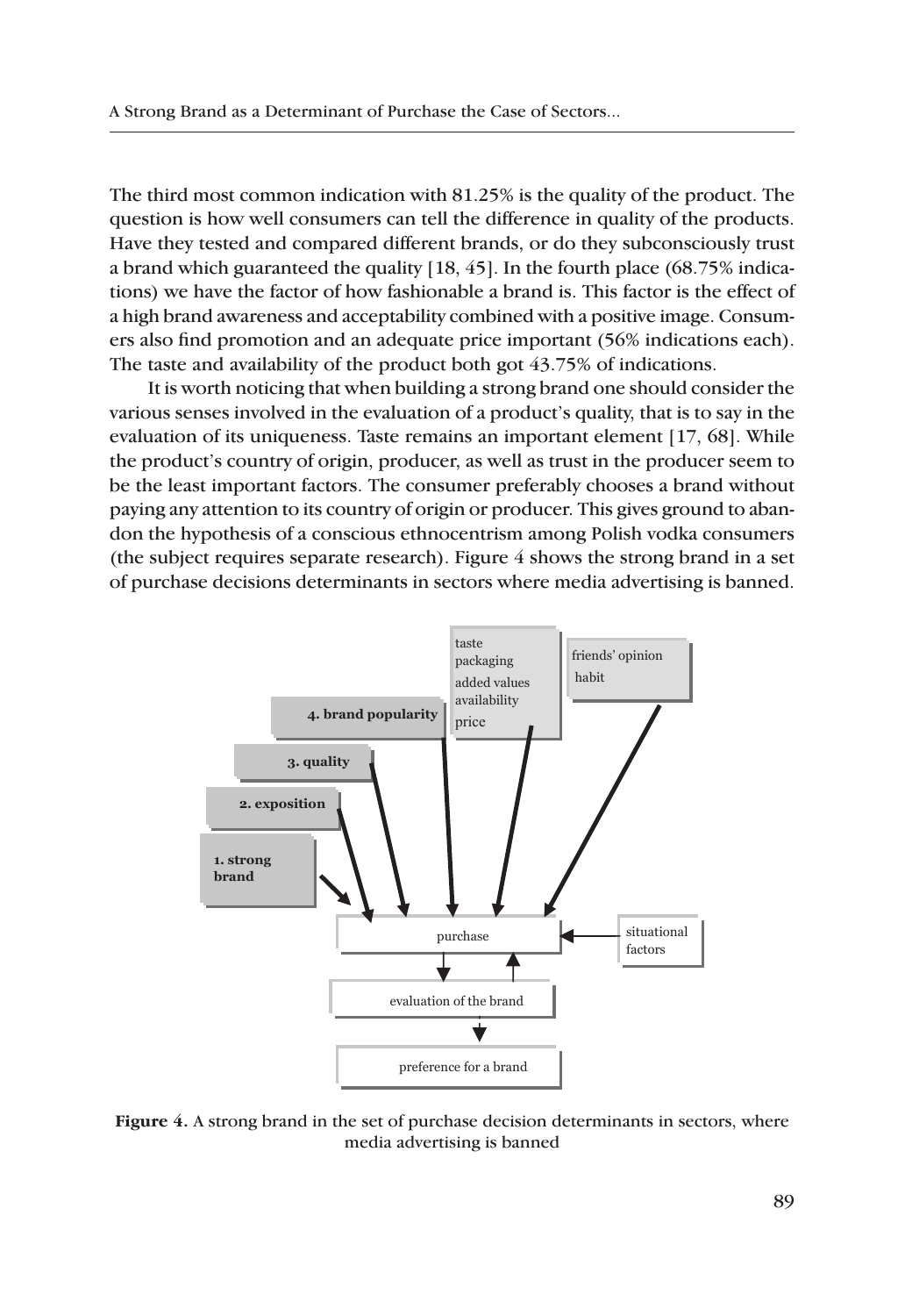The importance of a strong brand, shown here in first position is clearly visible. It can therefore be assumed that, in the case of vodka a strong brand is what consumers actually buy. The producers' opinion on the decisive factors in vodka brand selection are shown in Table 1.

|                                 | <b>Totals</b> |
|---------------------------------|---------------|
| Brand popularity                | 79            |
| Exposition                      | 74            |
| Availability                    | 71            |
| Friends' opinion                | 70            |
| Taste of the product            | 66            |
| Attractiveness of the packaging | 64            |
| Price                           | 63            |
| Added values                    | 62            |
| Habit                           | 61            |
| Quality                         | 57            |
| Foreign product                 | 51            |
| Polish product                  | 45            |
| Trust in the producer           | 42            |

| Table 1                                                                        |  |
|--------------------------------------------------------------------------------|--|
| Evaluation of the importance of factors in the vodka purchase decision process |  |

Explanation: a scale of points 1–5 where 5 is the highest grade

Source: K. Liczmańska, own research, direct and Internet questionnaire, 2007, N=16 companies accounting for 95,95% of the market share of alcoholic beverages in Poland

The main difference between producers and consumers in the perception of the importance of particular factors in the purchase process concerns the trendiness of a brand. Producers ranked it as the most important factor, while consumers gave it fourth place. While analyzing trends producers notice what consumers would prefer not to mention – that they are in fact influenced by fashion. Consumers would like to stress the sovereignty and rationality of their choices and are more likely to admit that they have selected the best brand, not the trendiest one. The effect is that the chosen brand gains popularity grows in strength and eventually becomes trendy.

The other significant difference is in the evaluation of the significance of brand availability (fourth place according to producers and eighth place according to consumers). Availability combined with the highly valued by both groups of re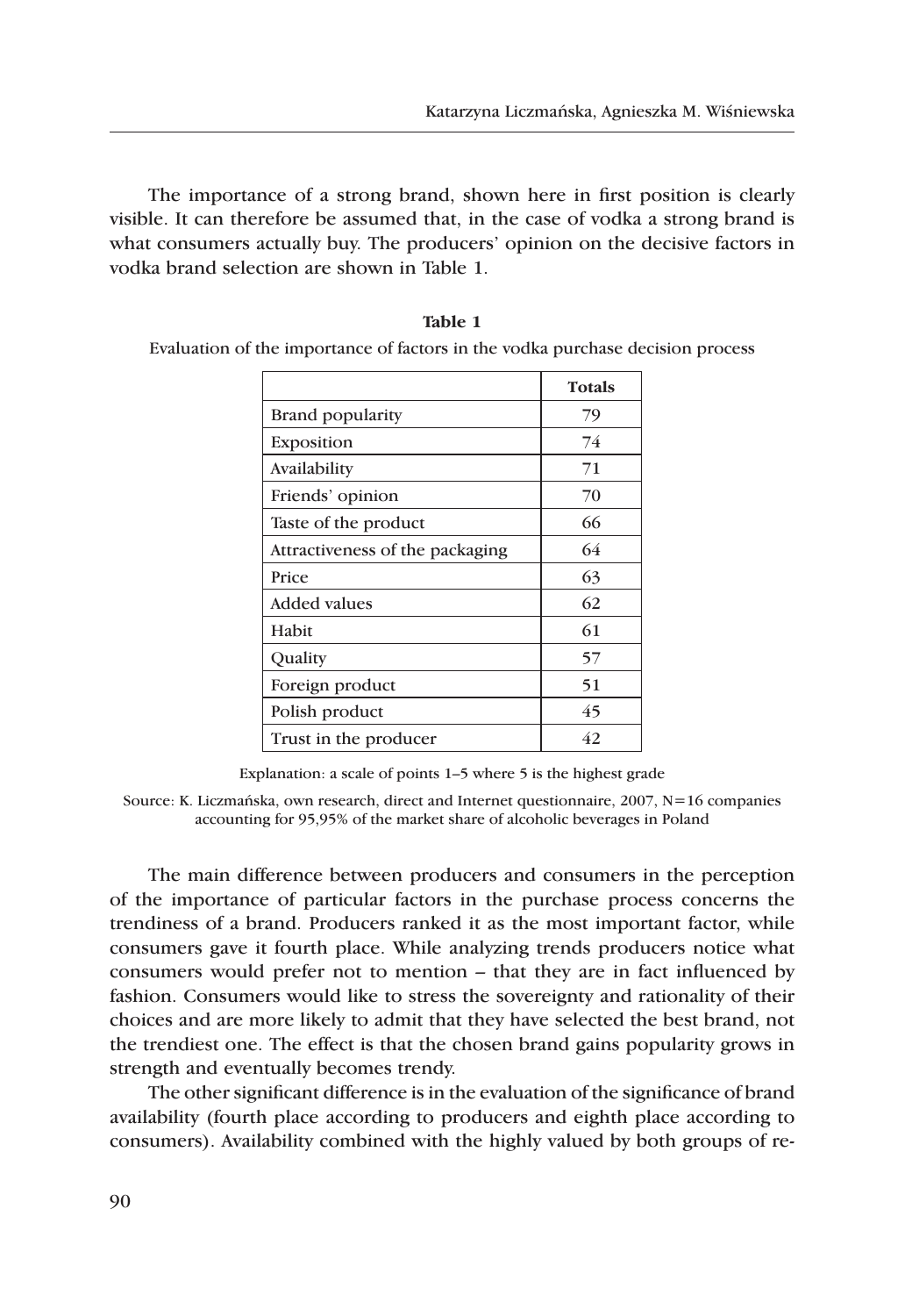spondents exposition maintains brand awareness in the absence of advertisements in mass media. Producers believe the product's quality is of lesser importance (eleventh place in the producers' ranking and third according to consumers). This can indicate that in the producers' opinion consumers buy the brand and not the product – quality is a secondary purchase stimulus which affects brand image and builds its strength, which in turn determines purchase decisions.

A conclusion may therefore be drawn that there are certain interdependencies between factors in the set of purchase decision determinants. The most prominent of these interdependencies seem to exist between the strength of the brand and the rest of the determinants. The conceptual model has been illustrated in the Figure 5.



**Figure 5.** The conceptual model of determinants of the strong brands and of influence of a strong brand on purchase decisions in the sector where public advertising is prohibited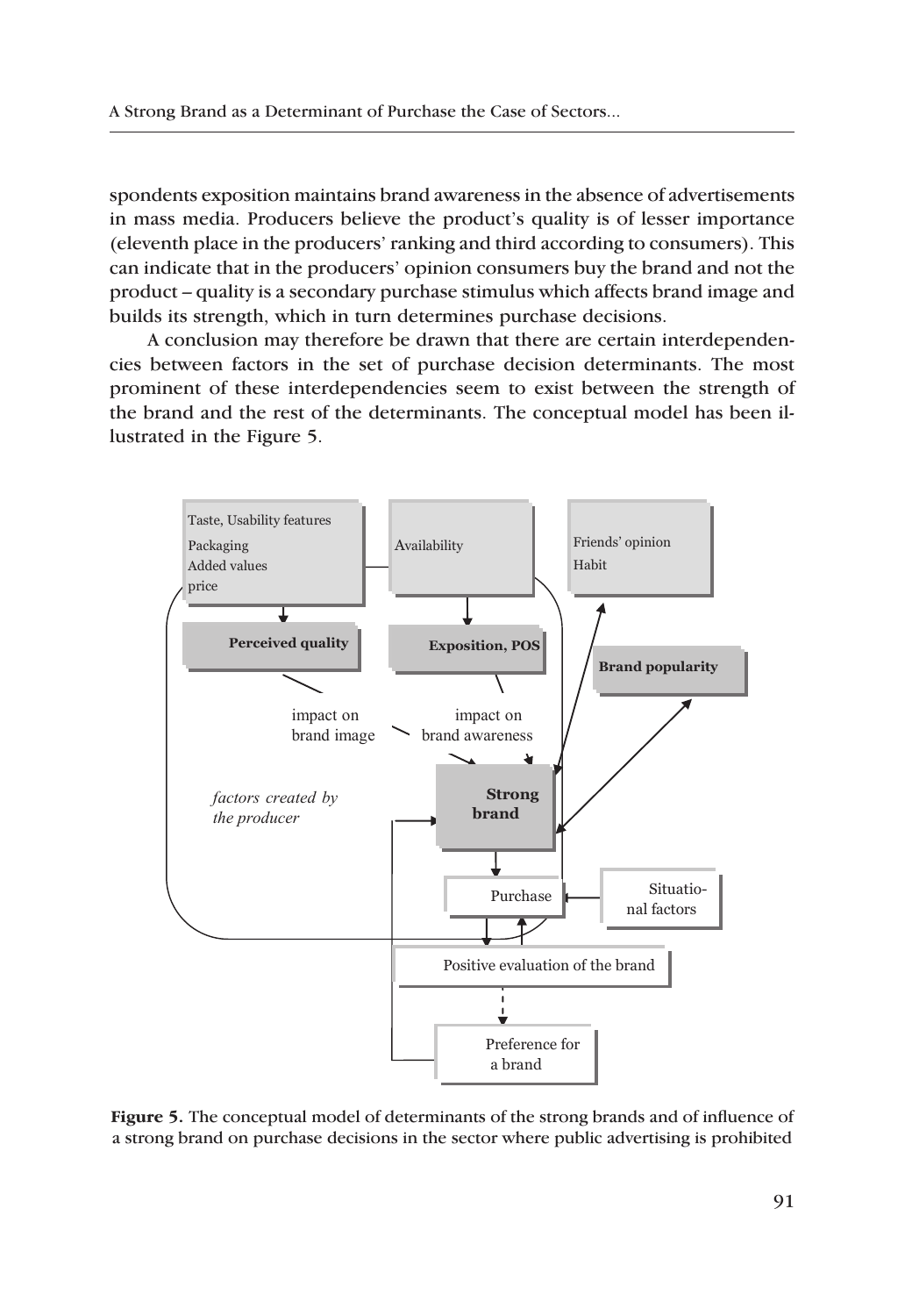Brand awareness and brand image are the key construction elements of brand strength. A strong brand specializes in supplying the consumer with exceptional benefits. A strong brand is well-known by consumers and plays an important role in meeting their needs, is respected and has prestige.

In sectors where there is a ban on alcohol advertising in mass media producers exploit other stimuli within the set of purchase decision determinants to build strong brands. Companies retained control over stimuli which are important for buyers such as product display in points of sale and availability, which is a sine qua non condition for display management. Quality is also important although it is a rather subjective form of evaluation based on factors such as taste or other product traits, packaging, price and added value.

Investing in tools which affect consumers' evaluation of product quality and at the same time ensure adequate product exposure at point of sale means that a company is able to build a strong brand without advertising in mass media.

Fashion, understood as a commonly accepted or even desired style in a given social group is a temporary phenomenon. It is, on the one hand the effect of brand strength, and on the other it increases brand strength. A company may either build on that effect, and create a stable market position for the brand, or it may loose the opportunity and let the interest in the brand pass with the fashion – it largely depends on marketing management skills. When a brand is in fashion the company should build consumers' appreciation. Then, regardless of the trends the brand's strength will be supported by purchase habits (brand market share) and by recommendations to friends (brand awareness and brand image).

#### **5. The benefits producers get from strong brands**

In order to beat its competition a company should decide which of its assets, processes and functions is most suitable to achieve this. Attributes such as a low price, innovative technology or even a good distribution chain are all easily duplicated by competitors so the more desired attributes are those which cannot be easily copied and provide the company with a lasting competitive advantage.

The assets theory states that assets and abilities that are rare, lasting, imperfectly mobile and difficult to imitate enable the company to gain a sustainable competitive advantage [2, 97]. Companies usually build their strategies basing simultaneously on various attributes, one of them is almost always a brand because branded products are chosen more frequently than unbranded ones [20, 220].

Vodka consumers and producers confirm that strong brands do exist in the vodka sector, although advertising in mass media is completely banned. All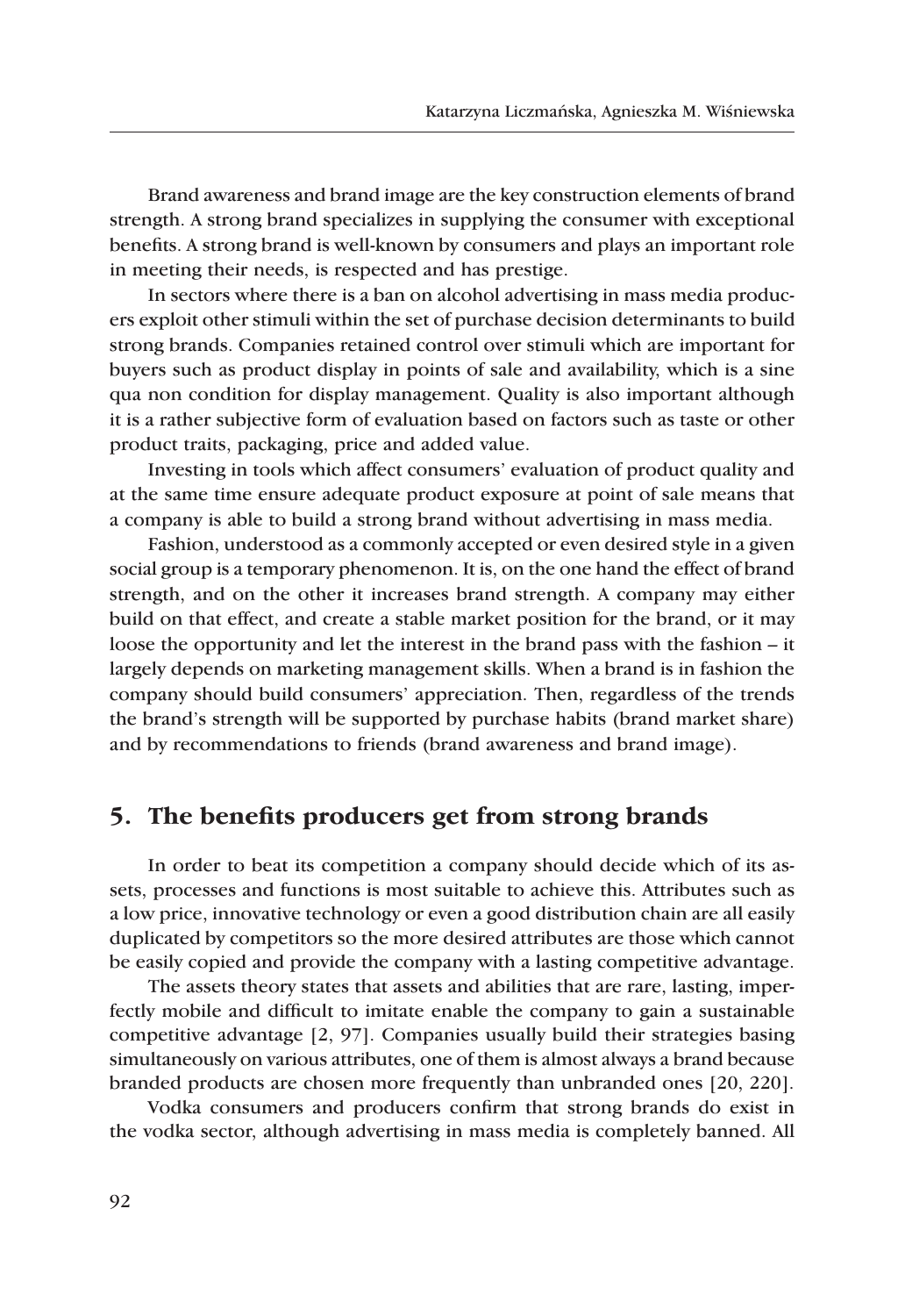the respondents (consumers and producers) confirmed the existence of strong brands, and 50% of the respondents are of the opinion that the ban on vodka advertising in mass media did not eliminate the development of strong alcohol brands. The producers were also asked about the benefits that strong brands bring (Figure 6).



**Figure 6.** Benefits of strong brands for producers

Source: K. Liczmańska, own research, direct and Internet questionnaire, 2007, N=16 companies accounting for 95,95% of the market share of alcoholic beverages in Poland

According to producers brands help to gain substantial benefits directly affecting company prestige and finances. It is not surprising then how much effort producers make to build and nurture strong brands. Almost all the companies examined (from 87.5% to 100%) mention benefits such as: facilitated communication with distributors, being able to increase margins, ensuring a market advantage, being able not to use prices as competition tools. Half of the respondents point to yet other arguments in favour of strong brands: they bring prestige for the entire company, maintain customer loyalty and increase profits.

Other facts which show the influence of particular factors on the success of a company in the spirits sector were collected in course of analyzing the results provided by producers and are shown below (Table 2).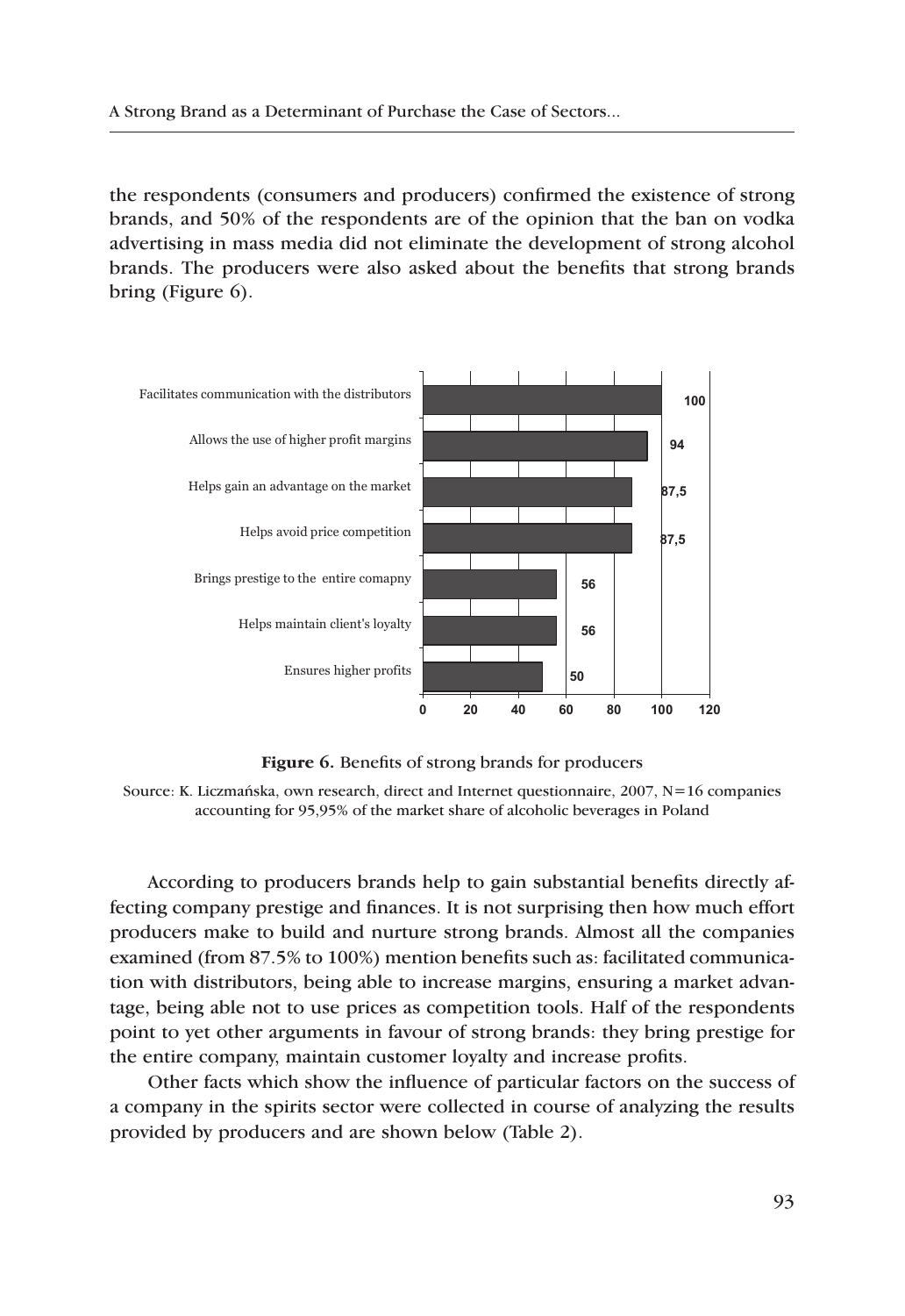#### **Table 2**

Evaluation of the influence of particular factors o company success in the spiritus sector

|                                               | <b>Totals</b> |
|-----------------------------------------------|---------------|
| Strong brands in a portfolio                  | 78            |
| Promotional activity on a large scale         | 74            |
| Adequate product price                        | 63            |
| Widespread distribution                       | 60            |
| Strong organizational culture                 | 57            |
| Well developer sales department               | 56            |
| Competitive conditions for distributors       | 55            |
| <b>Oualified staff</b>                        | 55            |
| Company's own distribution chain              | 53            |
| Large investments in research and development | 50            |

Explanation: scale of points 0–5.

Source: K. Liczmańska, own research, direct and Internet questionnaire, 2007, N=16 companies accounting for 95.5% of the spirits market in Poland

According to representatives of companies in the spirits sector the most important factor contributing to company success is a strong brand in the portfolio. As many as 14 out of 16 companies pointed to a strong brand as the key factor, while only two companies did not give it the highest rating. Taking into account earlier responses from companies in this sector, the end consumers questioned and results from the table above there is no doubt that strong vodka brands exist and are of paramount importance to their owner's success. A unified opinion of both large and small companies in the sector attests to the dominant role of brands in the creation of company success.

The second most highly valued by vodka producers factor is large scale promotional activity. Vodka producers find ways of communicating with consumers and allocate enormous sums of money for point of sale promotion, almost the only form of communication allowed by the Act on Alcoholism Prevention. This means there are ways of distinguishing the brand from other brands and influencing contact of potential buyers with the brand name, supporting brand awareness and eventually building strong brands.

The respondents mention an adequate price in the third place. Yet an analysis of brands declared by consumers as the most frequently purchased and their market share show that expensive products are at the top of the rankings.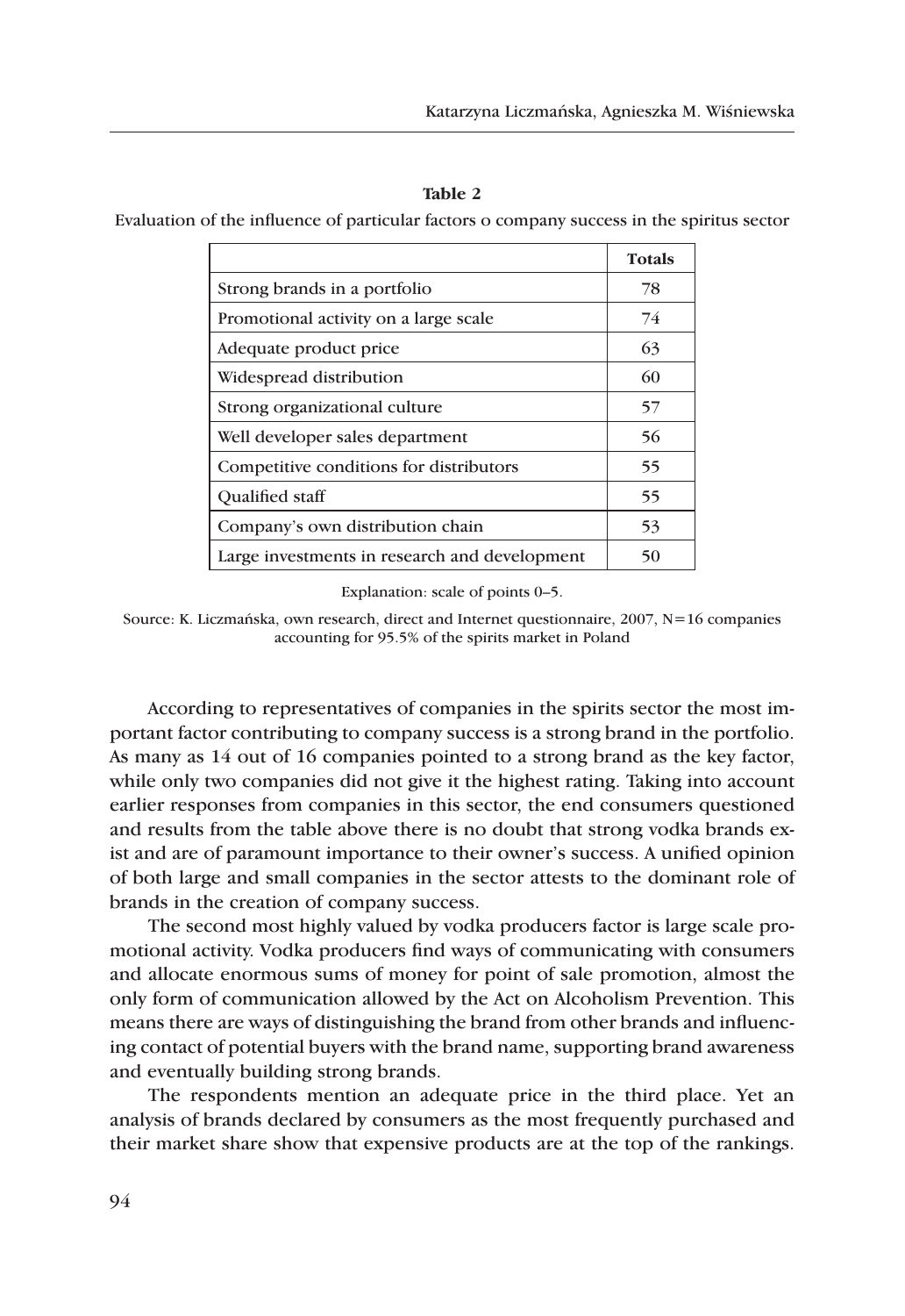An adequate price however may not mean a low price, as it is the consumer's acceptance of a price for the quality of the product and the value added by the brand that is important for the company's success.

A wide distribution is the fourth important factor indicated by company representatives. As has been noted in the consumer study product availability plays a relatively important role in the purchase of vodka. A consumer who does not find his favourite vodka brand on the shelf simply buys a different brand, often tempted by an attractive promotion. In this particular sector, where communication with the consumer may be established virtually only at point of sale product availability and ensuring its presence in distribution channels is of primary importance.

Other factors such as a strong organizational culture, a well-developed sales department, competitive conditions for distributors, qualified staff, a distribution chain owned by the company and investment in research and development were rated as less important, which does not mean they do not play any role in building company success. The well- developed sales department is of particular interest. It has been noticed that excellent product display and activities at point of sale are key elements in the consumer's selection process of vodka brands. Consequently, a well-developed sales department owned by the company where sales representatives have direct access to points of sale seems to affect company success in this sector. However, market observation has shown that companies with smaller sales departments employ the wholesalers' representatives. They work as merchandisers as well as brand ambassadors playing an important role in the communication process between producers and retailers.

A brand considered in the context of its name, value or loyalty became decades ago a powerful force in business which can be shaped and managed [19, 78]. The significance of the brand as a tool of communication between the company and the buyers increases proportionally to the need for differentiating the product from competitors' products and the need for its identification [13, 98].

A strong brand enjoying a group of loyal consumers almost 'sells itself'. Research has shown that consumers know which brand they want to buy and do precisely that once in the shop. Their favourite brands are often the leaders in both popularity rankings and market share. Promotions noticed by consumers belonged to brands which were most frequently purchased when the decision was made just before purchase at the store. Consumers notice strong brands and have their own preferences. When asked if they were aware of marketing activity on the part of vodka producers, 89% said yes.

Two models of consumer behaviour may be noticed in which the brand and promotion make consumers aware of its existence and its benefits, at the same time playing a major role in the decision. In the first model the consumer goes to a retailer with the intention of buying a particular (preferred) brand of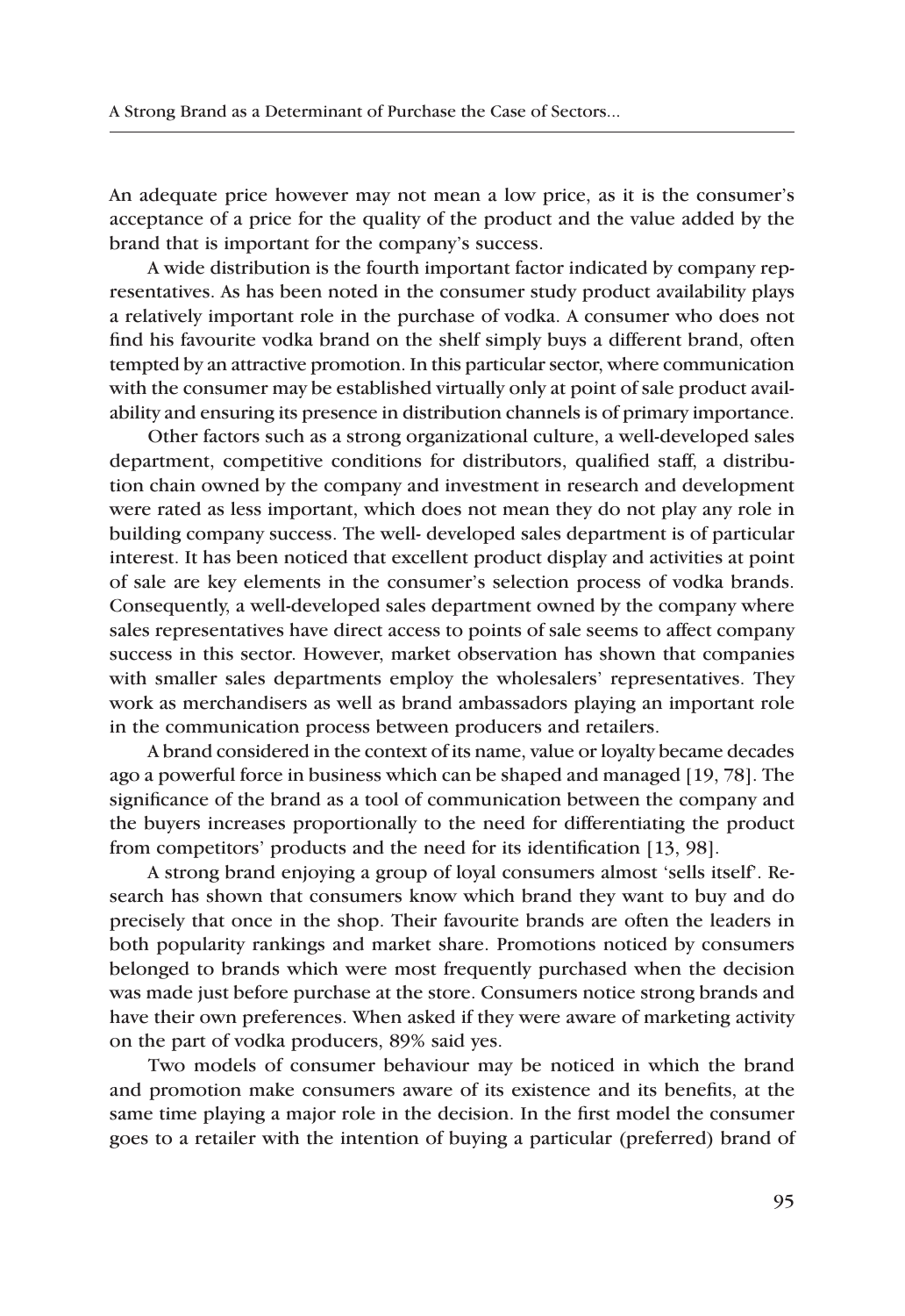alcohol. It is important for the brand to be available. Otherwise promotional activities of other brands at the point of sale will shift the consumer's attention to another known brand or even initiate interest in a completely new one. The second model assumes that the consumer goes to the retailer with the intention of buying vodka, but without preference for a particular brand or considering one of many brands [22, 30]. Hence the final decision depends on availability and communication activity provided for the brand by the producer. In both cases the brand often bought and consumed in circumstances marking a special event such as a birthday party or other celebration may become a brand the consumer will return to in the future. It could be described as pull effect. Strong brands facilitate producers' activities in distribution channels.

A consumer is ready to pay more for his favourite brand than for other brands which ensures a higher profit for the producer. It also allows distribution channels to set higher margins. Such a situation is very beneficial for the brand producer because both the wholesalers and retailers are willing to sell products at a higher margin to earn more.

An established brand transfers its strength and prestige to the entire company. This fact is exploited by companies in the spirits sector. The Bols Company has taken its name from its main brand Bols Vodka. The Sobieski Vodka is another example, its owner being Sobieski Company. Other examples include vodkas like Wybrowa, Luksusowa. It is easier to launch products under a known brand name and this occurs in the case of the most popular vodka brands. The brands are expanded to include new flavours, products in various price ranges or even different beverages altogether, such as RTD drinks, liqueurs, and other kinds of alcoholic beverages.

#### **6. Conclusions**

In the highly competitive market of strong alcoholic beverages with the ban on advertising in mass media which would greatly help in influencing purchase decisions, a distinguishable brand becomes one of the key elements of a competitive advantage and a guarantee of success.

Analyses of the research conducted have shown that a strong brand is vodka's greatest asset. Consumers notice them and buy products of established brands. Producers manage to carry out promotional activities well in spite of the ban on advertising in mass media. They are effective enough to be noticed by consumers who consciously choose vodka brands. Vodka brands which have been successfully positioned in the highest places in consumers' awareness are at the same time the best selling brands.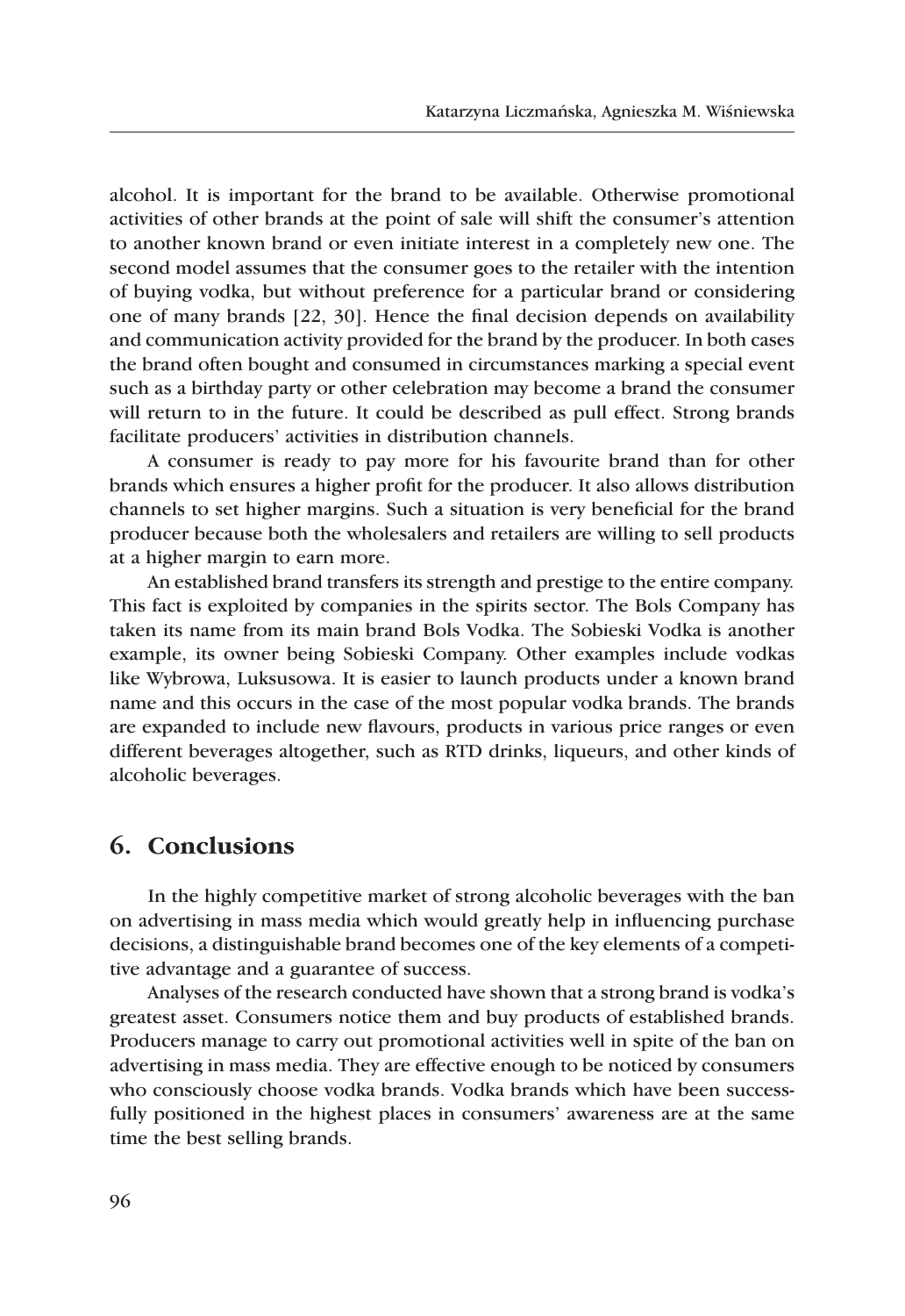The material collected supported the thesis that consumers point to a strong brand as the key factor in choosing high end vodkas. All producer representatives stress the need to build strong brands and declare having such brands in their offer. This confirms the thesis put forward by the authors of this paper. The research clearly shows that alcohol producers believe building and sustaining strong brands to be the main source of competitive advantage. Producers know the market well as consumers point to all factors associated with the brand as key elements influencing their choices of vodka brands. A strong, well-known brand is very important. Undoubtedly a strong brand is the most important competitive asset a company may have in the vodka sector.

More and more companies believe that brands may be treated as company assets whose value may be reflected in the balance sheet, at the same time increasing company value. The growing importance of the brand is emphasized by L.B. Upshaw: 'brands have become the core of contemporary, consumer oriented capitalistic economy where the mutual effect of brands enlivens trade exchange' (Upshaw, 1995, p. 11). The vodka sector described above is not an exception and, in spite of the tight restrictions concerning alcohol advertisements in mass media, strong vodka brands exist and producers take good care of them. This is not in the least surprising as strong brands are key success factors.

#### **References**

- [1] Aaker D.A., *Building Strong Brands*, "The Free Press", New York 1999.
- [2] Amit R., Schoemaker P., *Strategic assets and organizational rent*, "Strategic Management Journal", Vol. 14/1993, pp. 33–46.
- [3] Arslan F.M., Altuna O.K., *The effect of brand extensions on product brand image*, "Journal of Product & Brand Management" 2010, Vol 19, Issue 3, pp. 170–180.
- [4] Chaudhuri A., Holbrook M.B., *The chain of effects from brand trust and brand affect to brand performance: the role of brand loyalty, "*Journal of Marketing", Vol. 65, No. 2, pp. 81–93.
- [5] de Chernatony L.*, Marka. Wizja i tworzenie marki*, Gdańskie Wydawnictwo Psychologiczne, Gdańsk 2003.
- [6] Dąbrowska K., *Marketing alkoholu w Polsce*, "Remedium" 2006, Vol. 10, pp. 4–5.
- [7] Farquhar P.H., *Managing brand equity*, "Marketing Research" 1989, Vol. 1, September, pp. 24–33.
- [8] Grzegorczyk A., *Reklama*, Polskie Wydawnictwo Ekonomiczne, Warszawa 2010.
- [9] Kall J., *Silna marka*, Polskie Wydawnictwo Ekonomiczne, Warszawa 2001.